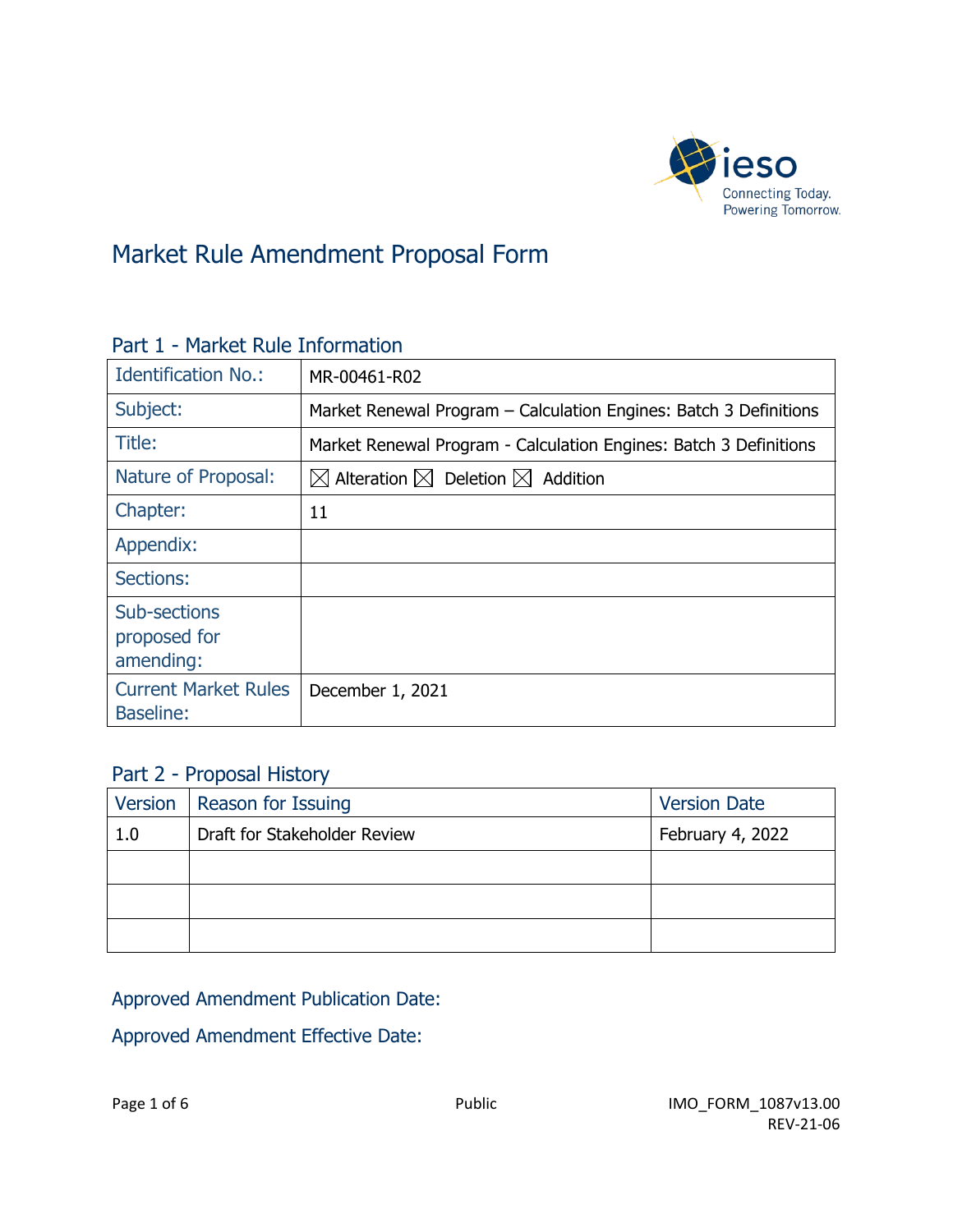Part 3 - Explanation for Proposed Amendment

**Summary Background Discussion** 

Part 4 - Proposed Amendment

# **Definitions**

*cascade group* means one or more *forebays* in a cascade river system in which all *resources*  registered across each *forebay* have the same owner;

*commitment cost parameters* means *start-up offer*, *speed-no-load offer*, and the portion of an *energy offer* up to and including the *minimum loading point*;

*day-ahead market calculation engine* means an algorithm that consists of three passes, where each pass executes one or more optimization problems solved by the *IESO* to determine schedules and prices in accordance with Appendix 7.1A of Chapter 7 to meet the needs of the *day-ahead market*;

*delivery point* means a uniquely identified reference point determined in accordance with section 2.4A.1 of Chapter 9 and used for *settlement* purposes in the *day-ahead markets* and *real-time markets*, other than in respect of transactions involving the transmission of *energy* or *ancillary services* into or out of the *IESO-controlled grid* from a neighbouring *transmission system;*

*energy limited resource* means a *dispatchable generation resource* with a *maximum daily energy limit* for the applicable *dispatch day*;

*forebay* means a body of water within a *cascade group* upon which one or more hydroelectric *generation resources* that have the same *registered market participant* may be registered;

*intertie border price* or *IBP means*, in respect of an *intertie zone*, the portion of the *locational marginal price* of *energy* or *operating reserve* that is exclusive of the *intertie congestion price*, determined in the *real*-*time market* or *day-ahead market* in accordance with the provisions of Chapter 7 or established by the *IESO* in accordance with section 8.4A of Chapter 7;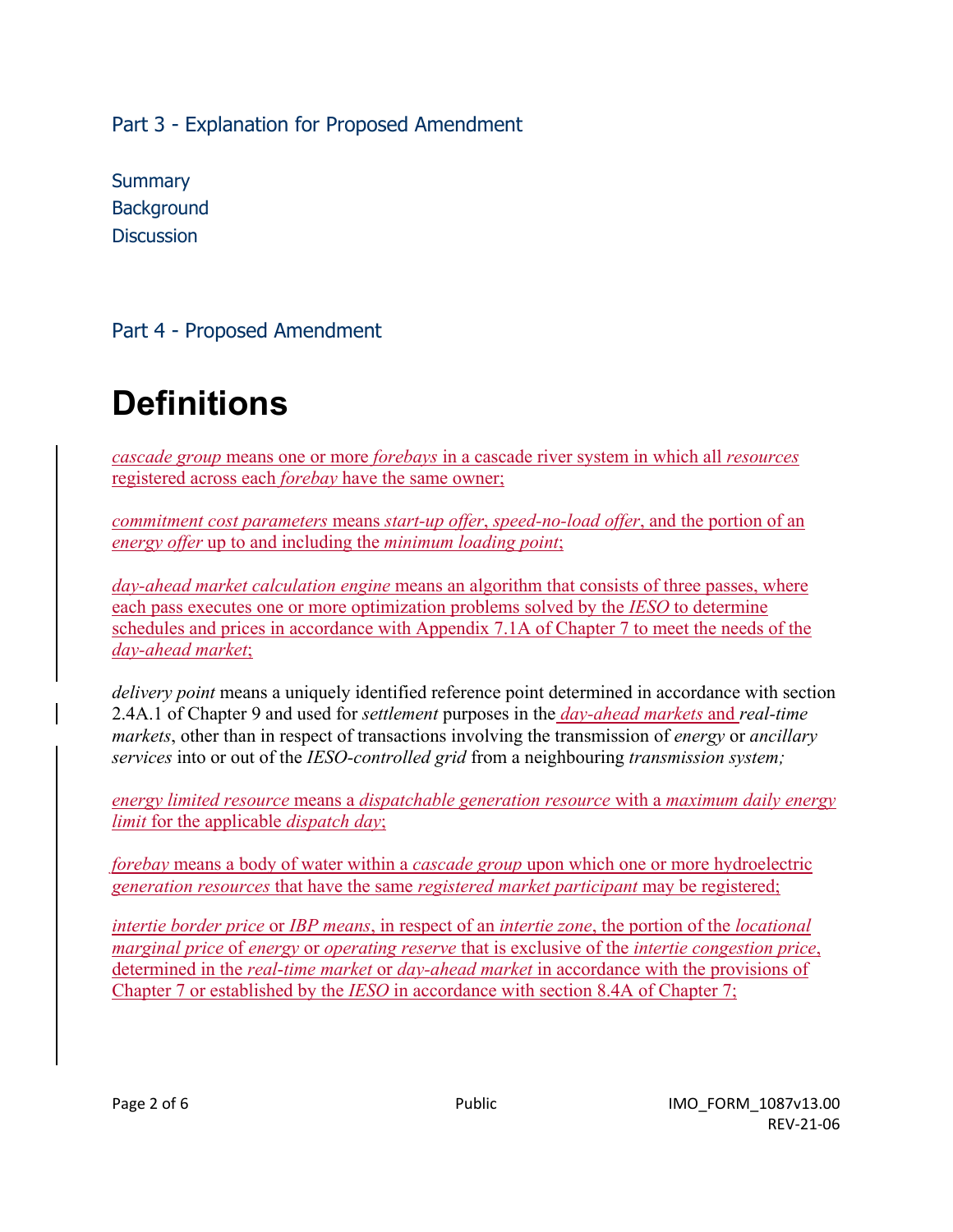*intertie congestion price (ICP)* means, in respect of a given *dispatch hour*an *intertie zone*, the portion of the *locational marginal price* that consists of the cumulative congestion costs resulting from the binding import or export transmission limits that affect transactions scheduled at such *intertie zone*, including any net interchange scheduling limit congestion costs, as determined in the *real*-*time market* or *day-ahead market* in accordance with the provisions of Chapter 7 or established by the *IESO* in accordance with section 8.4A of Chapter 7;a price equal to the projected *market price* for *energy* or *operating reserve* for a given *intertie zone* minus the projected uniform *market price* for *energy* or *operating reserve* respectively*,* in the *IESO control area,* determined in accordance with section 8.1.1A of Chapter 7;

*linked forebay* means a *forebay* that is upstream or downstream from another *forebay* in the same *cascade group*, and that has a *time lag* relationship and *MWh ratio* with the other *forebay*;

*main island* means, in the event of a network split, the island with the largest number of *IESOcontrolled grid* buses;

*minimum daily energy limit* means the minimum amount of *energy* in MWh that must be scheduled within a *dispatch day* for a hydroelectric *generation resource* or collectively from all hydroelectric *generation resources* registered on the same *forebay*;

*minimum hourly output* means the minimum amount of *energy*, in MWh, that must be scheduled for a hydroelectric *generation resource* within a *dispatch hour* if scheduled above 0 MWh*;* 

*MWh ratio* means the proportional amount of *energy* that must be scheduled on the *resources*  registered on the downstream *linked forebay* after the *time lag* has elapsed for every MWh of *energy* scheduled on the *resources* registered on the upstream *linked forebay;* 

*non-quick start resource* means a *generation resource* whose electrical *energy* output cannot be provided to the *IESO-controlled grid* within 5 minutes of the *IESO's* request and is provided by equipment not synchronized to the *IESO-controlled grid* when the request to start providing *energy* is made;

*Ontario Zonal Price* means the price of *energy* in Ontario applicable to *non-dispatchable loads*, as determined in the *day-ahead market* in accordance with the provisions of Chapter 7 or established by the *IESO* in accordance with section 8.4A of Chapter 7;

*ramp up energy to minimum loading point* means the amount of *energy*, in MWh, a *generation resource* is expected to inject into the *IESO-controlled grid* in each hour from the time of synchronization to the time it reaches its *minimum loading point*;

*real-time schedule* means, in respect of a *registered facilityresource* that is not a *boundary entity resource*, a *dispatch schedule* for a *dispatch interval* as determined by the *dispatch algorithmreal-time calculation engine* and, in respect of a *registered facility* that is a *boundary entity resource*, the *interchange schedule* pertaining to itthat *registered facility*;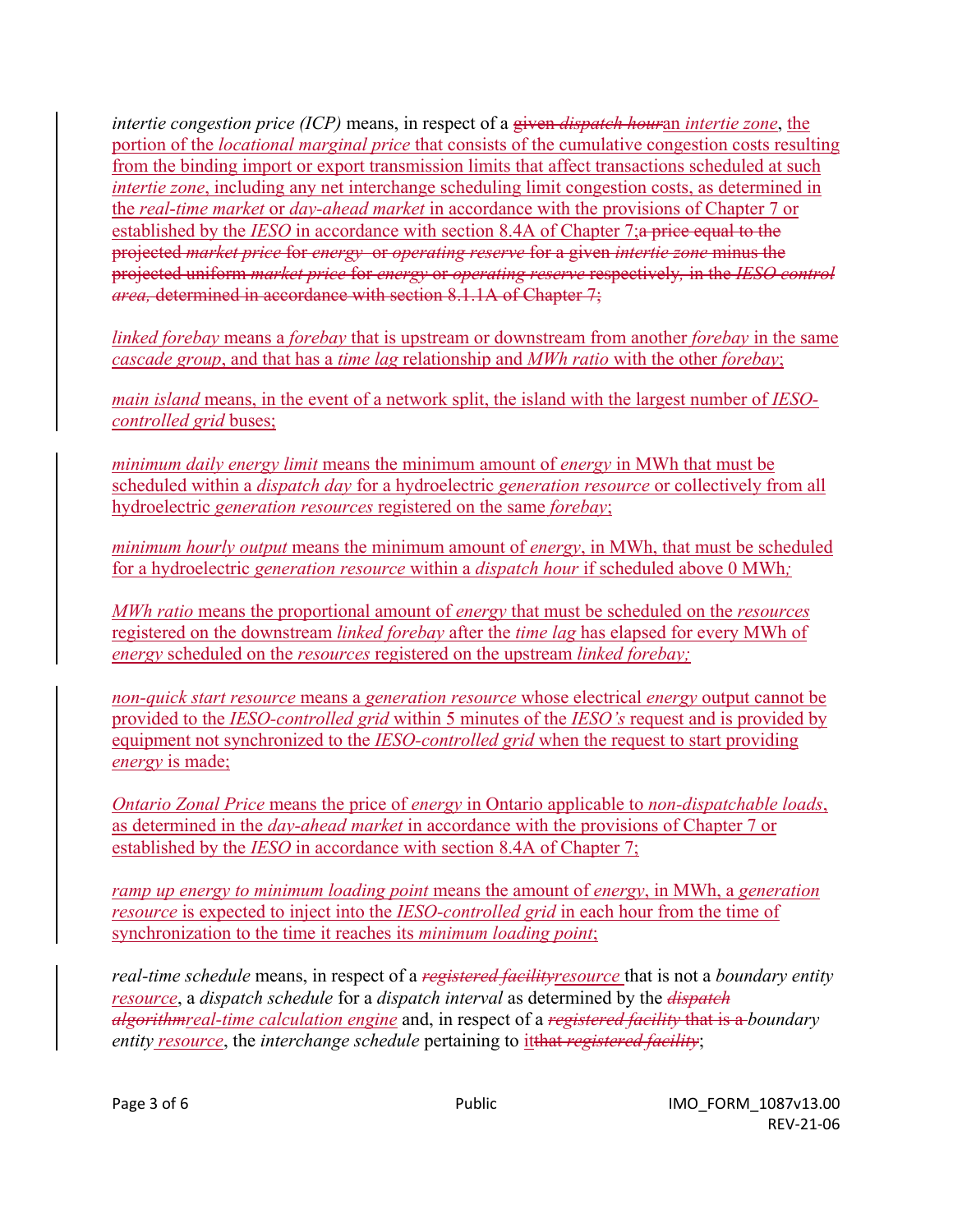*reference bus* -means the bus designated by the *IESO* in accordance with section 5.2 of Appendix 7.1A, section 5.2 of Appendix 7.2A or section 5.2 of Appendix 7.3A for the purpose of determining the components of *locational marginal price*the *RWM* on the basis of which the *IESO* determines, where applicable in accordance with section 3.6.2 of Chapter 9, the *energy market* price for the purpose of determining the losses used in calculating contributions to the *transmission charge reduction fund*;

*reliability must-run resources* means the **resources** *resources* described in section 4.8.1 of Chapter 5; these may also be referred to as *must-run resources*;

*reserve loading point* means the minimum level of *energy* output in MWs required for a *generation resource* to provide its maximum amount of a given class of *operating reserve;* 

*settlement floor price* means the minimum price that a *market participant* may be charged or paid for *energy* and is established by the *IESO Board*;

*single cycle mode* means the mode of operating the resource associated with the combustion turbine *generation unit* of a combined cycle *generation facility* without the *resource* associated with the steam turbine *generation unit(s)*;

*virtual transaction zone* means a region internal to the *IESO control area* designated by the *IESO* for the purpose of conducting *virtual transaction*s;

*virtual zonal price* means, in respect of a *virtual transaction zone*, the price of *energy* determined in the in the *day-ahead market* or *real-time market* in accordance with the provisions of Chapter 7;

*virtual zonal resource* means a construct existing within the *IESO's* systems that corresponds to a *virtual transaction zone,* that facilitates *virtual transactions*;

-----------------------

**Changes to Definitions Provisionally Approved by the IESO Board in MR-00461-R00: Batch 1 Definitions:**

Provisionally approved version:

*load* means one or more pieces of equipment that consume *energy* from the *integrated power system;* 

Revised (proposed changes to the provisionally approved version are highlighted in grey):

*load equipment* means equipment within a *load facility* that draws electrical *energy* from the *integrated power system;*

---------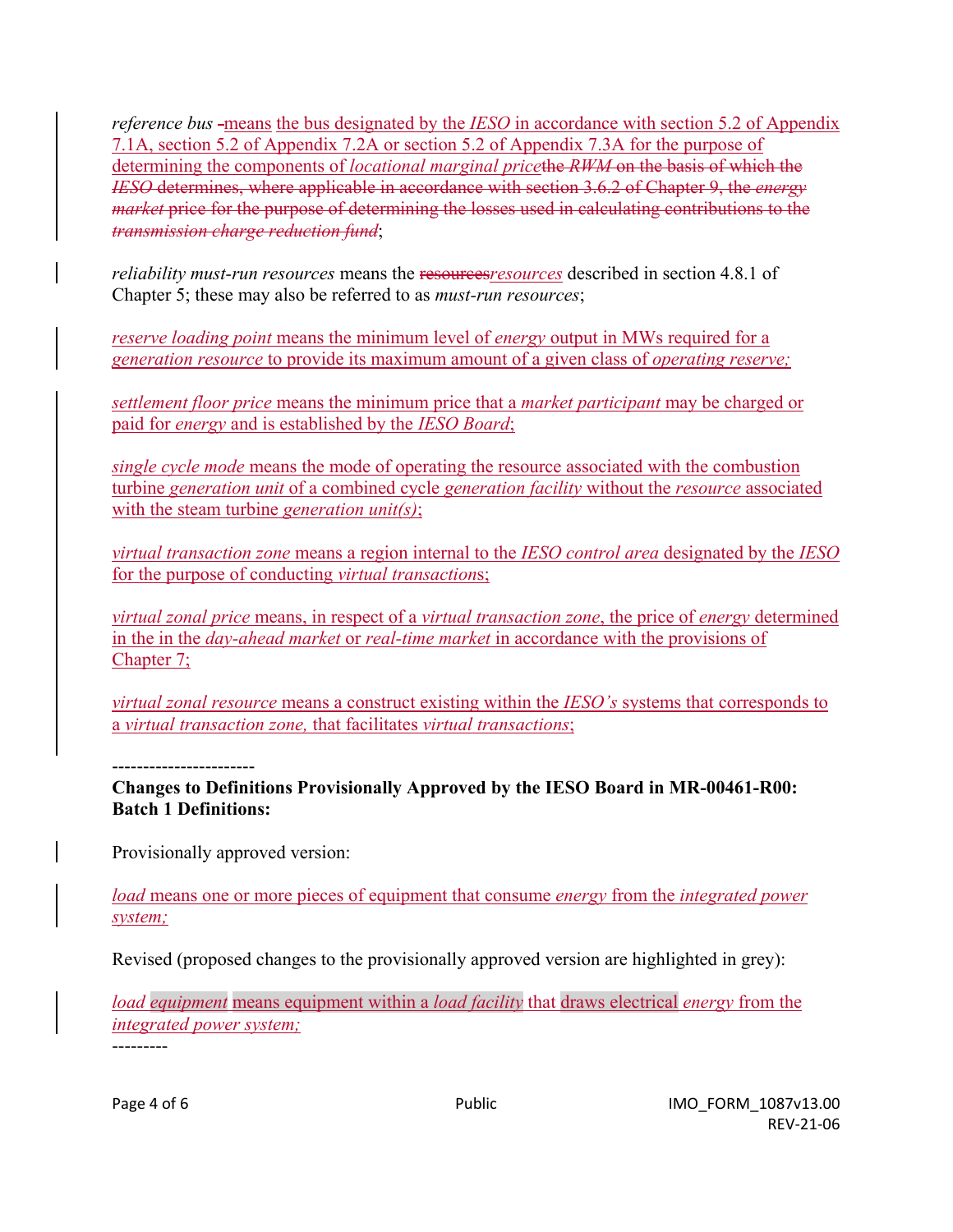Provisionally approved version:

*load resource* means a *resource* modelled to represent one or more *loads*;

Revised (proposed changes to the provisionally approved version are highlighted in grey):

*load resource* means a *resource* modelled to represent one or more *sets of load equipment;* 

---------

Provisionally approved version:

*forbidden region* means a predefined operating range within which a hydroelectric *generation facilityresource* cannot maintain steady operation without causing equipment damage. A hydroelectric *generation facilityresource* may have more than one *forbidden region;*

Revised (proposed changes to the provisionally approved version are highlighted in grey):

*forbidden region* means an predefined operating range between the applicable lower limit and upper limit within which a hydroelectric *generation facilityresource* cannot maintain steady operation without causing equipment damage. A hydroelectric *generation facilityresource* may have more than one *forbidden region*;

---------

Provisionally approved version:

*pre-dispatch schedule* means an hourly schedule for the remaining hours of a *dispatch day* and may include all hours of the next *dispatch day* as determined by the *dispatch algorithm*;

Revised (proposed changes to the provisionally approved version are highlighted in grey):

*pre-dispatch schedule* means an hourly schedule for the remaining hours of a *dispatch day* and may include all hours of the next *dispatch day* as determined by the *pre-dispatch calculation engine*;

---------

Provisionally approved version:

*pseudo-unit* means a *resource* associated with a combined cycle *generation facility* that is modeled based on a gas-to-steam relationship between generation units, and which is comprised of one combustion turbine generation unit and a share of one steam turbine generation unit at the same combined cycle *generation facility*;